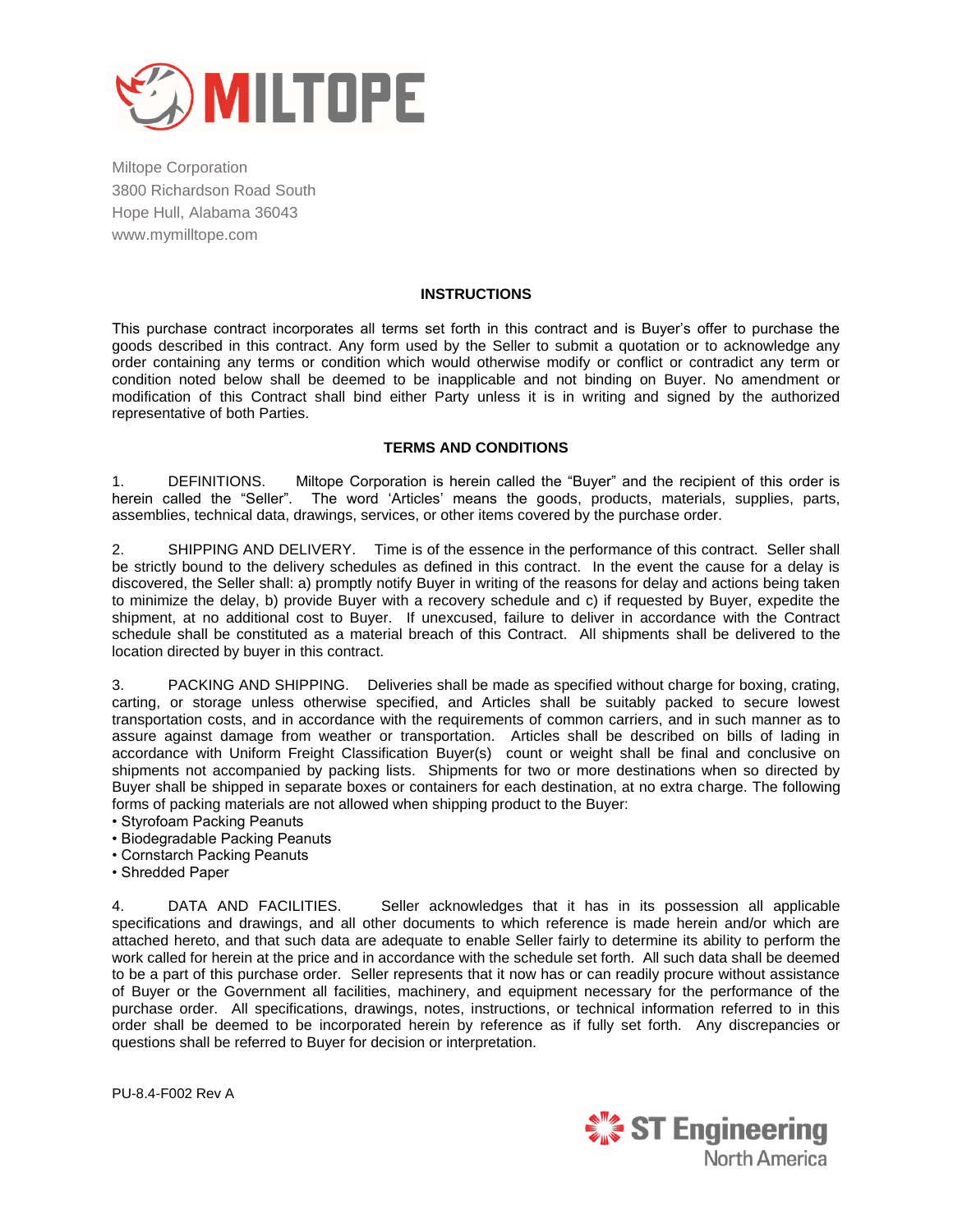

5. SELLERS NOTICE OF DISCREPANCIES. Seller shall promptly notify Buyer in writing when discrepancies in Seller's process or Goods are discovered, or there are suspected discrepancies regarding Goods delivered or to be delivered under this Contract. The Supplier does not have authority to change any requirement of this purchase order. Only those changes submitted and approved in writing on shall be considered contractually binding. All other forms of requests such as emails shall not be accepted.

a. Supplier will make no changes in the design, materials, manufacturing location, manufacturing equipment, production processes, changes between a manual and automated process, or any other process related to the Goods, without the advance written approval of the organization"s Authorized Representative. This requirement applies whether or not the change affects costs and regardless of the type of change, including product improvements.

b. To request approval to change a manufacturing location or subcontracting of process required to manufacture the Goods, supplier must provide the organization with a plan at least 240 days prior to the proposed start date of implementing such change in the manufacturing location or subcontracting of processes required for the Goods. Any such plan is subject to written approval, and shall not result in an increase in the prices charged by supplier to the organization for Goods, and must demonstrate that supplier has taken all necessary actions to avoid negative impacts to the organization, including, but not limited to, maintaining additional inventory, overlapping production schedules, etc.

c. Seller will notify the Buyer of any potential changes to the program, Goods, or schedule promptly as it becomes aware of them.

d. Seller will be responsible for any and all of the organization"s costs incurred as a result of changes implemented by supplier including but not limited to all customer charges; all labor costs, including engineering costs, travel and lodging; all costs to transition to an alternative source of supply; redesign and/or recertification; and all corrective action costs (e.g., costs of additional inspection or quality-control systems).

e. Seller will not deliver, ship, or substitute Goods that have had a process change in its manufacturing until all required technical documentation and change approvals have been received from the organization.

f. Seller will flow down this requirement in all its subcontracts and purchase orders for purchased goods or process-related services required for the Goods, whether such Goods are supplied to supplier as an end item, a component part of an end item, or an individual piece part.

g. Seller shall contact the Buyer and receive written permission, from the authorized purchasing agent, to sub out any material or assembly.

6. ACCEPTANCE OF PURCHASE ORDER RELEASE. This purchase order/release constitutes Buyer"s offer to Seller and shall become a binding contract upon the terms and conditions set forth herein upon acceptance by Seller either by acknowledgment or commencement of performance. Any terms or conditions (including prices and delivery dates) proposed by Seller in accepting Buyer"s offer, which are inconsistent with or in addition to the terms and conditions herein set forth, shall be void and of no effect unless and to the extent expressly accepted by Buyer in writing. Shipment against this Purchase Order constitutes acceptance of terms and conditions as stated herein.

7. TAXES. Except as may be otherwise provided in this order, the price includes all applicable Federal, State and Local taxes in effect on the date of shipment and will be indicated on all invoices. No tax shall be included from which an exemption is available. In case of new taxes, or the repeat of taxes, the price shall be adjusted accordingly. In the event it shall ever be determined that any tax included in the prices herein was not required to be paid. Seller agrees to notify Buyer and to make prompt application for the refund thereof, to take all proper steps to procure the same, and when received to pay the same to buyer.

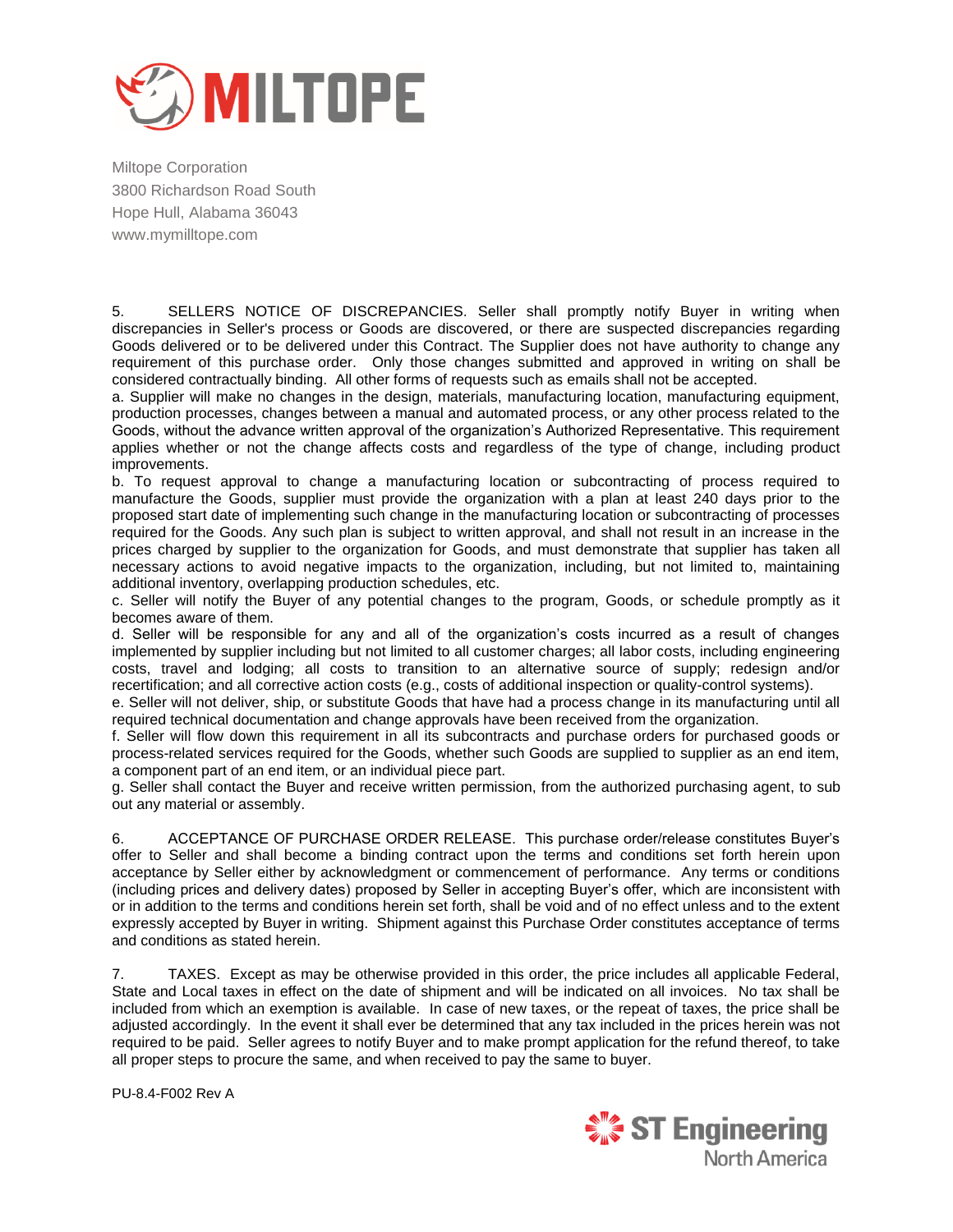

8. PRICES. Seller represents that prices quoted to or paid by Buyer shall not exceed current prices charged to any other customer of Seller for items which are the same or substantially similar to the Articles, taking into account the quantity under consideration, and Seller will forthwith refund any amounts paid by Buyer in excess of such price.

9. INVOICES AND PAYMENT. Buyer(s) order numbers and symbols must be plainly marked on all invoices. All invoices must carry the following certificate in order to be passed for payment: "Seller represents that, with respect to the production of the Articles and or the performance of the services covered by this invoice, it has fully complied with all applicable provisions of the Fair Labor Standards Act of 1938". Except for amounts invoiced under Articles 19 and 20, Seller shall be deemed to have waived all charges and fees that are not invoiced within ninety (90) calendars after the end of the calendar year in which the charges were incurred.

10. QUALITY. Seller shall establish and maintain a quality control system in accordance with Buyer"s Quality Control Requirements Operational Procedure QA-157 and Supplier Quality Manual.

11. COUNTERFEIT PREVENTION. The Seller shall not furnish counterfeit parts to the Buyer. The Seller shall establish and maintain a counterfeit electronics parts control plan in accordance with Buyer"s Quality Control Requirements Operational Procedure QA-157 and Supplier Quality Manual, Section 43.

12. OBSOLESCENT PARTS. It is the Seller"s responsibility to ensure that supplies ordered in support of this contract are obtainable and that any issues of current or potential obsolescence are identified, communicated to Buyer in writing, and addressed in a timely manner.

13. CHANGES. Buyer shall have the right by written notice to change the extent of the work covered by the contract, the drawings, specifications, or other description herein, the time, method or place of delivery or the method of shipment or packaging or to suspend work. Upon receipt of any such notice, Seller shall proceed promptly to make the changes in accordance with the terms of the notice. A change pursuant to this Article shall not give rise or authorize any other modification of or amendment to the terms and conditions of this Contract. If any such change causes an increase or decrease in the cost or performance or in the time required for performance, an equitable adjustment shall be negotiated promptly and the contract modified in writing accordingly. The Seller has the burden to support the amount of the Seller"s claim for equitable adjustment. Seller shall deliver statement showing the effect of any such change in the delivery dates and prices, such statement to be supplemented within thirty (30) days from the date thereof by detailed specification of the amount of the price adjustment and supporting cost figures. Failure of Seller to submit the statements within the time limits stated shall constitute its consent to perform the change without increase in price, without claim for material rendered obsolete and without change in delivery schedule. Failure of the Parties to agree upon adjustment shall not excuse Seller from performing in accordance with Buyer"s direction.

14. SUSPENSION OF WORK. Buyer may, in writing, suspend all or part of the work to be performed under this contract, not to exceed (100) days. Within the suspension of work period, the Buyer shall: cancel the suspension of work order, terminate this Contract in accordance with Article 19 or Article 20 of this Contract, or extend the stop work period.

Seller shall resume work whenever a suspension is cancelled. The Buyer and Seller shall negotiate an equitable adjustment, as required, if the contract is not terminated. The Seller shall submit a claim for adjustment within fifteen (15) calendar days after the suspension is cancelled.

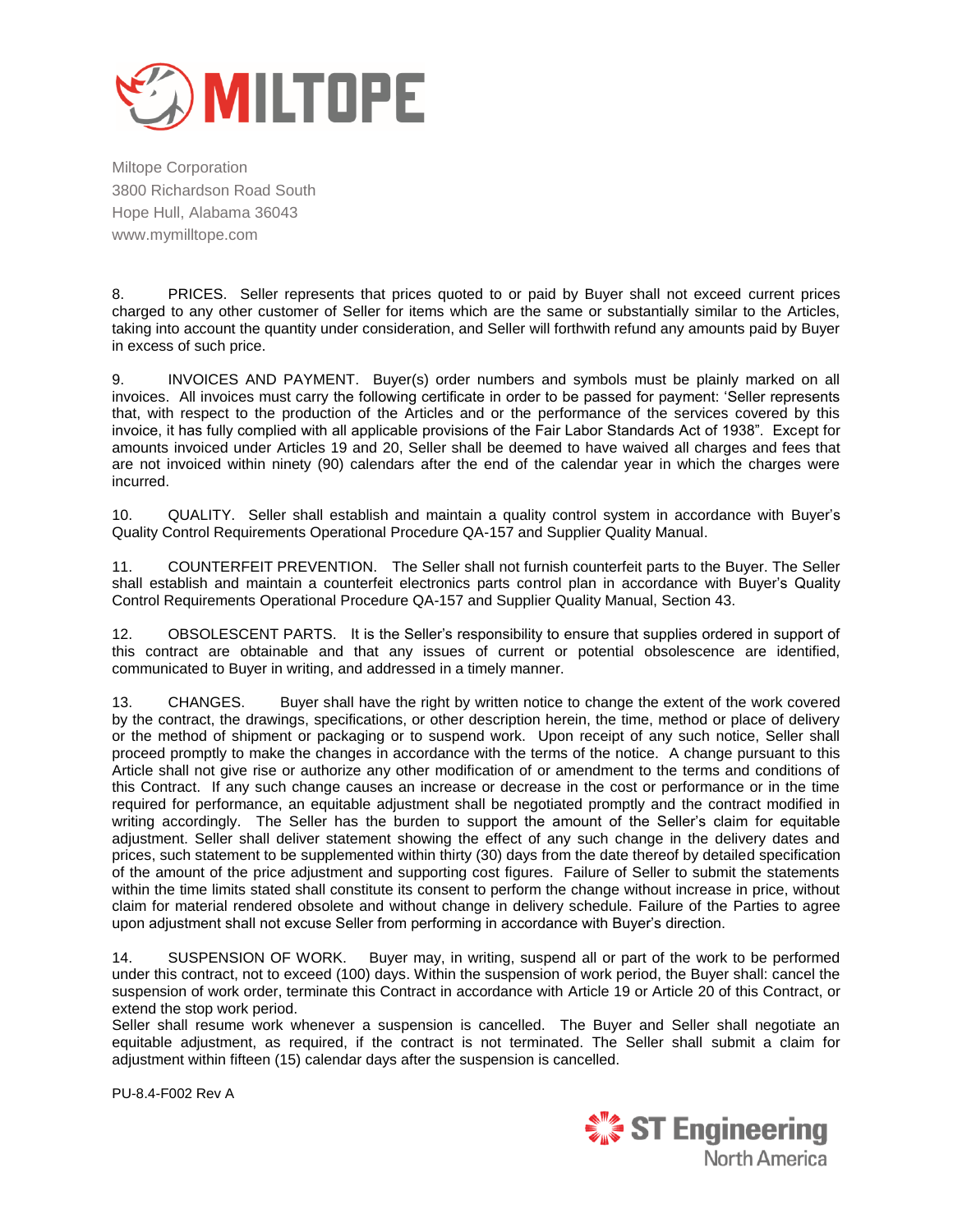

15. INSPECTION. Buyer and/or its Customer or the Government may inspect, review, or assess progress and performance of Articles under this contract at all times and at any stage of production at no additional charge. The foregoing shall not relieve Seller of its obligation to complete full and adequate tests and inspections. Seller shall maintain an inspection system in accordance with Buyer"s Quality Control Requirements Operational Procedure QA-157 and Supplier Quality Manual.

16. ACCEPTANCE AND REJECTION. Buyer shall accept the Goods, or give Seller notice of rejection due to any defect or nonconformance within a reasonable time after the date of delivery. No payment, prior test, inspection, passage of title, any failure or delay in performing any of the foregoing, or failure to discover any defect or other nonconformance shall relieve Seller of any obligations under this Contract or impair any rights or remedies of Buyer, including revocation of acceptance.

Buyer may base acceptance or rejection of any or all Articles on inspection by sampling. If, upon inspection, parts are found defective or nonconforming on any of the requirements of this order, the Buyer may, in addition to its other rights, (a) require prompt correction or replacement thereof at Seller"s expense, including transportation charges. or (b) rework, or have reworked, any such Articles at Seller"s expense for the purpose of conforming the Articles to contractual requirements, or (c) reject any such Articles and Buyer shall be repaid or credited the full invoice price therefore plus transportation charges, or (d) cancel the contract in whole or in part under Article 19 or 20 hereof. From the time of notice of rejection of defective Articles upon inspection, or for a breach of warranty, risk of loss thereof shall be upon Seller until redelivery, if any, to Buyer.

Seller shall not redeliver corrected or rejected Goods without disclosing the former rejection or requirement for correction. Seller shall disclose any corrective action taken. Repair, replacement, and other correction and redelivery shall be completed as Buyer"s Authorized Procurement Representative may reasonably direct.

17. WARRANTY. Seller warrants that all Articles will conform to applicable specifications, drawings, descriptions and samples, and will be merchantable, of good workmanship and material, and free from defect. Unless manufactured pursuant to detailed design furnished by Buyer, Seller assumes design responsibility and warrants the Articles to be free from design defect and suitable for the purpose intended by Buyer.

Goods shall also be free from liens or encumbrances and shall not infringe on any patent, copyright, trademark, or other proprietary right of any third party or misappropriate any trade secret of any third party.

Goods shall not contain any viruses, malicious code, Trojan horse, worm, time bomb, self-help code, back reveal, damage, destroy, or alter any data. Goods should not disable any computer program automatically or permit unauthorized access to any software or hardware, which may restrict or otherwise impair the operation or use of the Goods or any material embodying or compromising Goods which may interfere with the use of the Goods, regardless of whether the Seller or Seller Personnel purposefully placed such code or mechanisms in the Goods. In addition to exercising any of the Buyer"s other rights and remedies under this agreement or otherwise at law or in equity, Seller shall provide the Buyer, free of charge, with any and all new versions, upgrades, updates, releases, maintenance releases, and error or bug fixes of the Goods (collectively, "Revised Code") which prevents a breach of any of the warranties provided under this agreement or corrects a breach of such warranties. Revised Code contained in Goods constitutes Goods for purposes of this agreement. The Goods shall not contain any third-party software (including software that may be considered free software or open source software) that: (a) may require any software to be published, accessed or otherwise made available without the consent of Buyer; (b) may require distribution, copying or modification of any software free of charge; (c) may require disclosure, license or redistribution of source code; (d) may require the grant of rights in excess of those granted by Buyer in its standard end user license agreements; (e) may require that

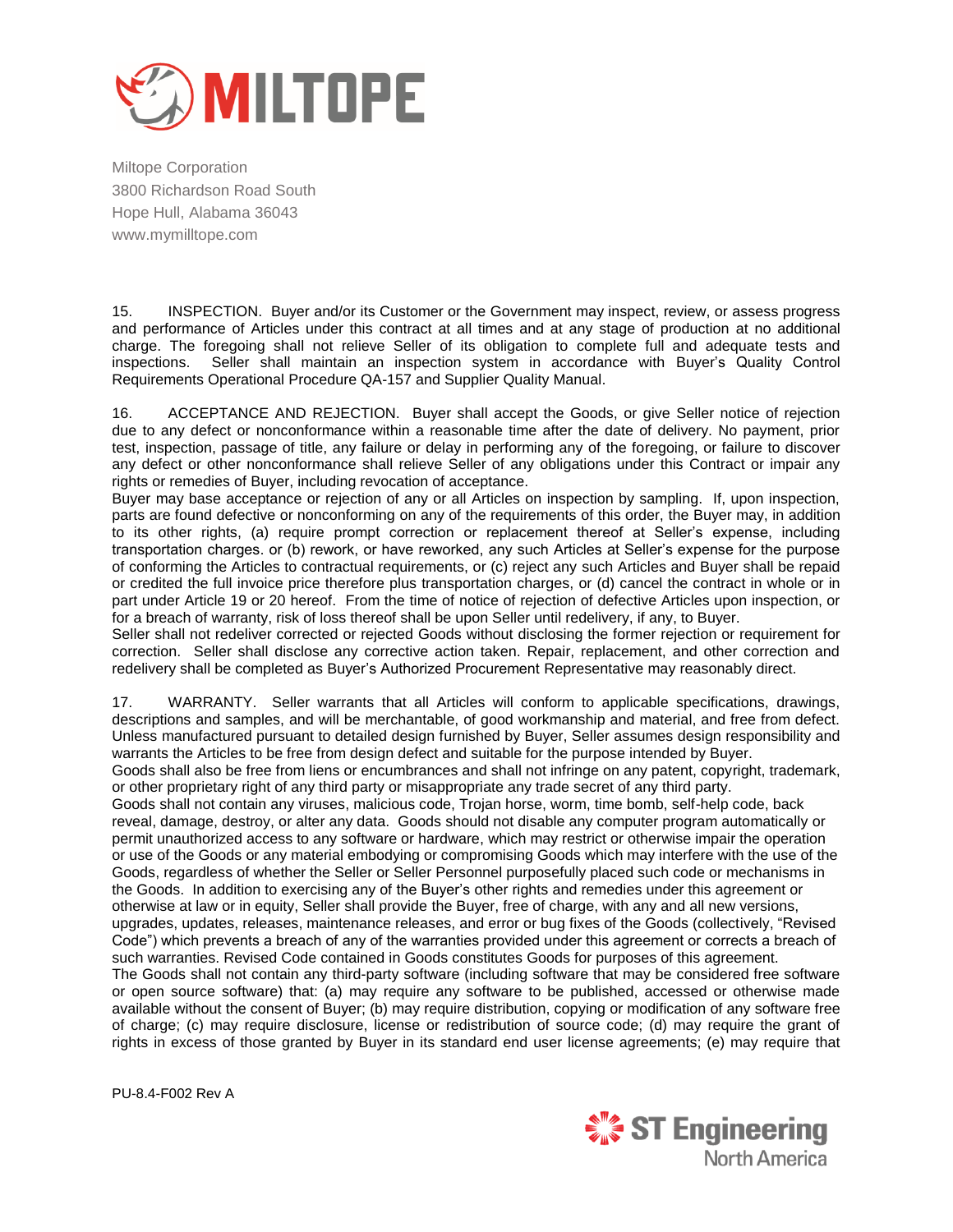

others have the right to modify the code; or, (f) may impose additional requirements on redistribution such as inclusion of additional license agreements for specific code modules.

Seller warranties, together with its service guarantees shall run to Buyer and its customers or users of the Articles and shall not be deemed to be exclusive. Buyer inspection, approval, acceptance, use of or payment for all or any part of the Articles shall in no way effect its warranty rights whether or not a breach of warranty had become evident at the time.

This warranty shall begin upon Buyers payment for the goods. Warranty shall extend for a minimum period of one (1) year. In the event a nonconformance or defect is found, Buyer may, at its option and at Seller"s expense, a) required correction or replacement of goods, or b) return the goods for credit or refund. Return of nonconforming or defective Goods and redelivery to Buyer shall be at Sellers expense.

18. ASSIGNMENT AND SUBCONTRACT. None of the sums due to or become due nor any of the work to be performed under this contract shall be assigned nor shall Seller Subcontract for completed or substantially completed Articles or major components thereof without Buyer(s) prior written consent. Any assignment to which Buyer consents shall be subject to set off or recoupment for any present or future claim which Buyer may have against Seller.

19. TERMINATION FOR CONVENIENCE. The performance of work under this contract may be terminated in whole or from time to time in part by Buyer. Any such termination shall be governed by the provisions of FAR 52-249.2 which is made a part hereof, except that in paragraph (C) the reference to a "year" period for submission of a final termination proposal is changed to "three months" and where used therein, the term "Contractor" shall mean "Seller", the term "Contract" shall mean "Purchase Order", and the term Government Contracting officer shall mean BUYER.

20. TERMINATION FOR DEFAULT. Buyer may, by written notice to Seller, cancel for default this contract, in whole or in part. (a) if the Seller fails to deliver the Articles or to perform the services strictly within the time specified herein, or if no time is specified, within a reasonable time. (b) if the Articles delivered do not conform to contractual requirements or if Seller fails to perform any of the other provisions of the contract, or so fails to make progress as to endanger performance of the contract in accordance with its terms, or (c) if the Seller becomes insolvent or commits an act of bankruptcy. If this contract is canceled for default, Buyer in addition to all other rights afforded by law for Seller"s breach of contract, shall have the right to charge Seller the amount by which the costs of fabricating or procuring the Articles canceled from another source become payable to Seller under the contract or otherwise. In the event any bankruptcy, arrangement or insolvency proceedings are commenced by or against the Seller or, in the event of the appointment of any assignee for the benefit of creditors or of a receiver of the Seller or its properties, then the Buyer, at its option, shall be entitled to cancel any unfilled portion of this order without any liability whatsoever. Upon such cancellation Seller will deliver to Buyer any of the Articles, parts or materials, for which Buyer shall make written request at or after cancellation and Buyer will pay Seller the fair value of any such property so requested and delivered. Notwithstanding Buyer"s right to cancel the contract for delay in delivery, Seller shall not be liable to Buyer for any damages therefore if Seller"s delay is due to causes beyond its control and without its fault or negligence, provided Seller exercises due diligence in promptly notifying Buyer of conditions causing delay or if Seller"s delay is caused by the default of a subcontractor or supplier and without the fault or negligence of either of them, and the supplies or services to be furnished by them were not obtainable from other sources in sufficient time to permit Seller to meet the required delivery schedule.

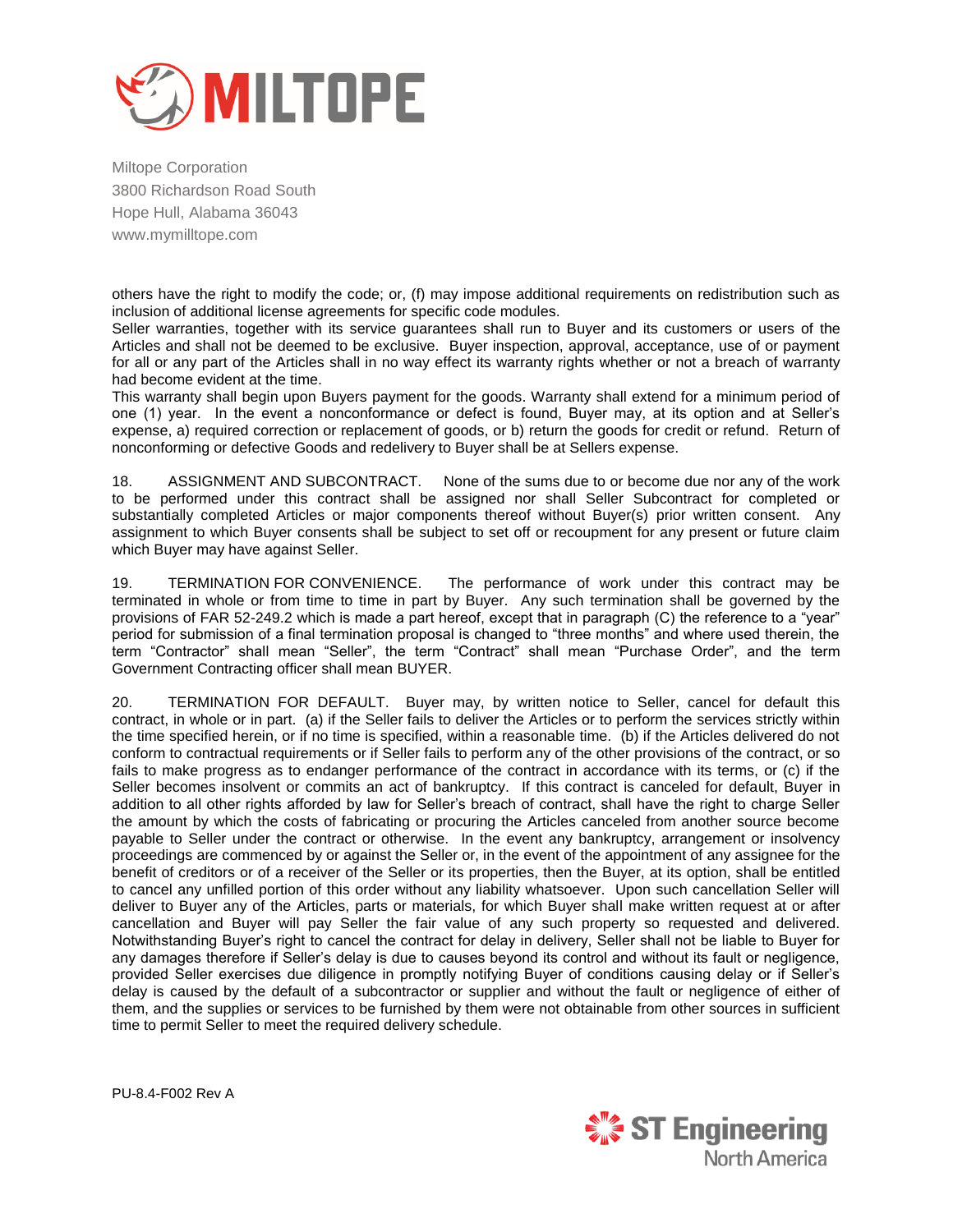

21. TOOLS AND MATERIALS. Title to and the right of immediate possession of all tooling, equipment, or materials furnished or paid for by Buyer directly or indirectly for use thereunder shall be and remain in Buyer. Buyer does not guarantee or warrant the accuracy of any tooling furnished by it. Seller shall (a) be responsible for all loss or damage to such tooling, equipment or materials while in its possession and insure its risk in this respect with adequate fire and extended coverage insurance. (b) clearly mark the same as belonging to Buyer, keep it segregated in Seller"s plant and treat it confidentially. (c) keep the same in good operating condition, and (d) use the same exclusively for the performance of work for Buyer and not for production of larger quantities than specified or in advance of normal production schedules, except with Buyer"s written consent, provided however. Seller may use the same when required to produce items for direct sale to the Government where the Government has the right of such use. Seller shall advise Buyer, in writing of each instance of such direct use. All taxes, assessments, and similar charges levied with respect to or upon any such items owned by Buyer while in Seller"s possession or control, and for which no exemption is available, shall be borne by Seller. Upon completion of this order, all such items shall be disposed of as Buyer directs.

## 22. INTELELCTUAL PROPERTY RIGHTS. Definitions:

Intellectual Property or ("IP") means inventions, discoveries and improvements; know-how, works of authorship, technical data, drawings, specifications, process information, reports and documented information; and computer software.

"IP Rights" means all worldwide common law and statutory rights to the IP, including but not limited to rights under patents, industrial designs, trade secrets, copyrights and mask work registrations.

"Background IP" means all IP and IP Rights owned or controlled by Seller prior to the effective date or outside the scope of this Contract.

"Foreground IP" means IP and IP Rights conceived, developed or created by, for or with Seller either alone or with third parties, in the performance of this Contract, including modifications to any Buyer Specification suggested by Seller.

"Buyer Specifications" means performance specifications, specification control documentation, interface control documents, schematics, definitions, configurations, and certification data, and all IP Rights therein, used or intended to be used by Buyer

- (i) to establish and define
	- a. requirements for the Goods and associated processes, service level, system specification, certification, and configuration; and
	- b. architecture descriptions for the Goods and associated processes, service, and system; and
- (ii) to procure and certify Goods or similar products and to assure integration of the Goods or similar product with a Buyer product or other systems and equipment included in
	- a. Buyer product.
	- b. Seller-Owned IP. Seller shall retain ownership of its Background IP and of any Foreground IP not assigned to Buyer pursuant to paragraph e. below (collectively, the "Seller-Owned IP"). Seller grants to Buyer an irrevocable, nonexclusive, sublicensable, perpetual, paid-up, royaltyfree, worldwide license to exercise all IP Rights in Seller Owned IP solely to the extent that such Seller-Owned IP would otherwise interfere with Buyer's or its suppliers', or Customers' use or enjoyment of the Goods, Buyer Specifications or Buyer-owned IP. In addition, if Buyer cancels all or part of this Contract for Seller default in accordance with the "Termination for Default" Article of this Contract, Seller hereby grants Buyer the right to exercise all IP Rights in Seller-Owned IP for the purpose of preventing interruptions to or stoppage of Buyer's production lines or delivery of Buyer's products to Customers.

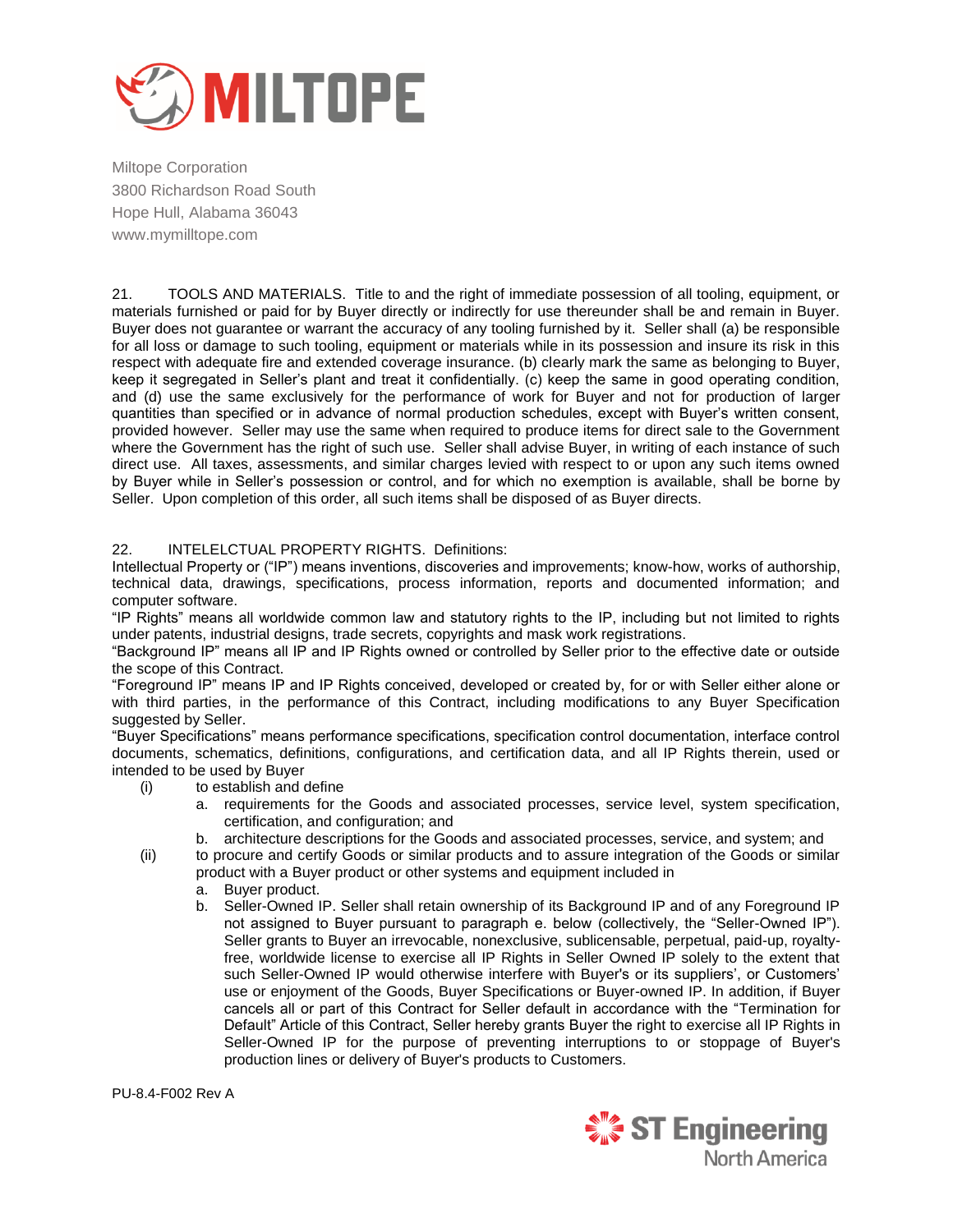

- c. Third Party IP. If Seller incorporates third-party IP into any contract deliverable, Seller shall obtain for Buyer at least the license rights granted in paragraph b of this Article in such thirdparty IP, at no additional cost to Buyer and hereby grant such rights to Buyer.
- d. Foreground IP. This subparagraph d. shall not apply to unmodified commercial off‐the‐shelf Goods. If Goods are developed, modified or redesigned pursuant to this Contract then the paragraphs below apply.
	- i. All Foreground IP shall be the exclusive property of Buyer except as set forth in subparagraph (iv) below.
	- ii. Seller hereby irrevocably assigns to Buyer all right, title and interest in the Foreground IP for no additional charge. Seller shall protect Foreground IP as Proprietary Information and Materials under this Contract and shall mark documents or portions of documents containing Foreground IP as "Buyer Proprietary" information or as otherwise directed by Buyer in writing.
	- iii. Seller shall, within two (2) months after conception or first actual reduction to practice of any invention and prior to Contract completion, disclose in writing to Buyer all inventions assigned hereunder, whether or not patentable, in sufficient technical detail to clearly convey the invention to one skilled in the art to which the invention pertains. Seller shall promptly execute all written instruments, and assist as Buyer reasonably directs in order to file, acquire, prosecute, maintain, enforce and assign Buyer"s Foreground IP rights. If Seller does not or cannot execute instruments or assist Buyer as described above, Seller hereby irrevocably appoints Buyer and any of Buyer"s officers and agents as Seller"s attorney in fact to act on Seller"s behalf and instead of Seller, with the same legal force and effect as if executed by Seller, with respect to executing any such written instruments.
	- iv. Subparagraphs ii. and iii. above shall not apply to any Foreground IP to the extent that the development of such Foreground IP was performed with funding received by Buyer under a U.S. Government procurement.
- e. Buyer-Owned IP. Buyer shall retain ownership of all Buyer IP provided hereunder, including the Buyer Specifications, and of any Foreground IP assigned to Buyer pursuant to paragraph e. above (collectively, the "Buyer-Owned IP"). Buyer grants to Seller a non-exclusive, royaltyfree right during the term of this Contract to exercise all IP Rights in the Buyer-Owned IP solely as necessary for Seller to perform its obligations under this Contract. Seller shall not, without Buyer"s prior written consent, use Buyer-Owned IP or any derivative works of any of the Buyer-Owned IP in any manner not authorized under this Contract, including, but not limited to, developing, manufacturing, obtaining a certification to manufacture, offering for sale or selling any product, equipment, or service which utilizes or is enabled by Buyer-Owned IP.

23. REPRODUCTION AND DATA RESTRICTIONS. Buyer and Seller shall keep each other"s data (collectively referred to as "Proprietary Information and Materials") confidential and protect it from unauthorized use and disclosure in each case that is obtained, directly or indirectly, from the other Party in connection with this Contract or Buyer"s contract with its customer. "Proprietary Information and Materials" is defined as (i) confidential, proprietary and/or trade secret information of a Party or third party disclosed by a Party; and (ii) tooling identified as subject to this Article.

Buyer and Seller shall use "Proprietary Information and Materials" disclosed by the other Party under this contract only for the purpose of performance of this Contract, other contracts between the Parties, and Buyer"s

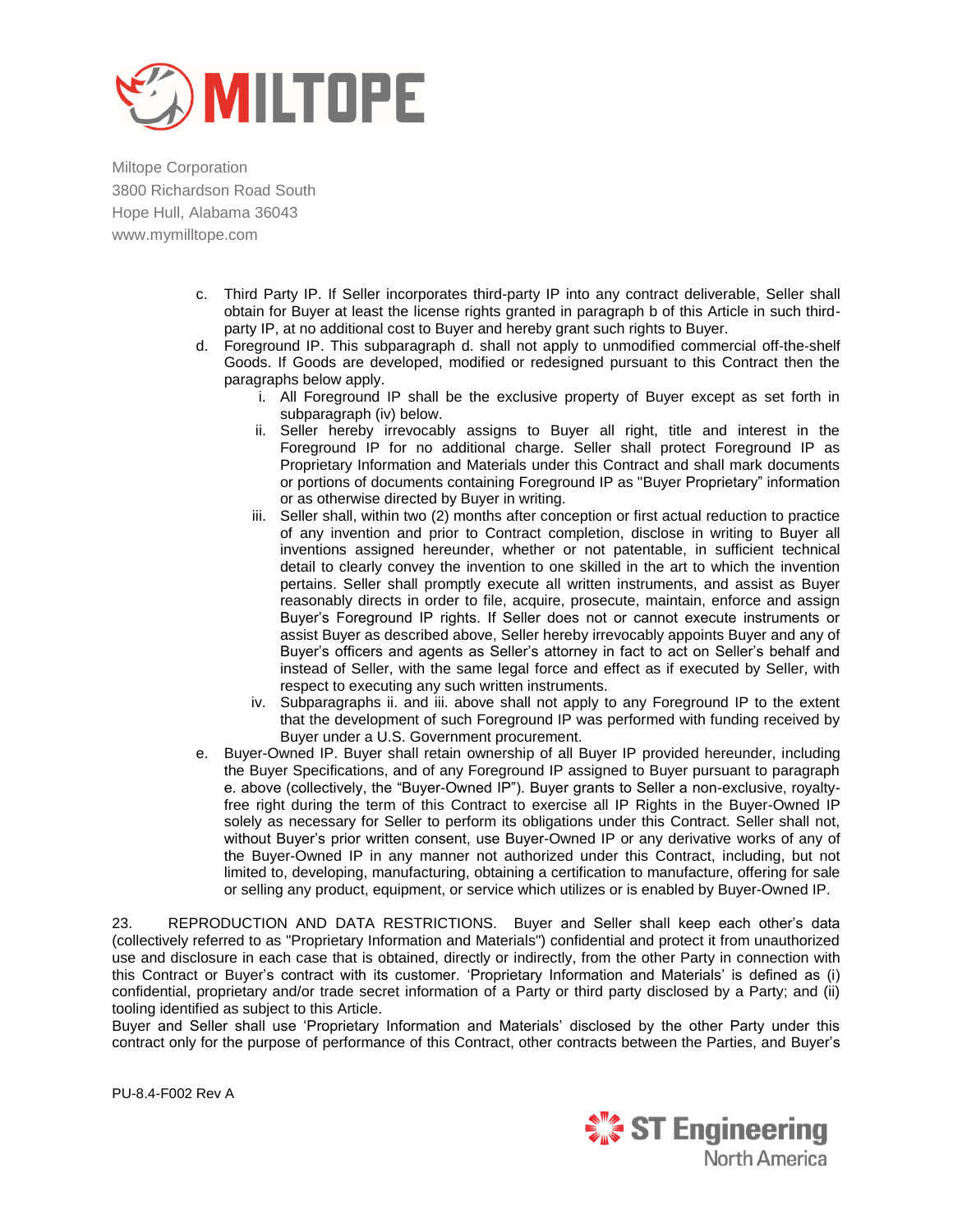

contract with its customer, and shall not disclose such Proprietary Information and Materials to any third party except as expressly set forth herein.

Buyer may, use, reformat, copy or disclose Seller's Proprietary Information and Materials to:

- (i) fulfill Buyers obligations under this Contract, other contracts with Seller, and Buyer"s contract with its customer;
- (ii) test, certify, use, sell or support Goods delivered under this Contract;<br>(iii) develop interfaces or parameters for Buyer products;
- develop interfaces or parameters for Buyer products;
- (iv) perform or obtain data analysis or risk mitigation; and
- (v) ensure regulatory or legal compliance. Any such disclosure by Buyer shall, when appropriate, include a suitable restrictive legend.

Seller may disclose Proprietary Information and Materials of Buyer to its subcontractors as required to perform this Contract, if Seller includes a suitable restrictive legend on such disclosures, and if each such subcontractor has agreed in writing to obligations no less restrictive than those imposed upon Seller under this Article. Seller shall be liable to Buyer for any breach of such obligation by such subcontractor.

A Party may disclose received Proprietary Information and Materials to comply with a subpoena or court order. The receiving Party will use reasonable efforts to give the disclosing Party advance written notice of such order. The receiving Party shall use commercially reasonable efforts to disclose only Proprietary Information and Materials legally required to be disclosed.

Upon Buyer"s request, Seller shall return to Buyer all of Buyer"s Proprietary Information and Materials and all derived material, unless Buyer specifically directs otherwise in writing. Seller shall not use, or sell any Goods, parts or materials containing, made in accordance with, or by reference to Proprietary Information and Materials of Buyer except as required to perform this Contract. Prior to disposing of such Goods, parts or other materials as scrap, Seller shall render them unusable.

The provisions of this Article shall survive the completion, termination or cancellation of this Contract. Buyer shall have the right to audit Seller's compliance with this Article.

Seller agrees that any technical data and computer software furnished to Buyer as a required deliverable under this Contract will be free from markings that are not permitted by applicable FAR or other U.S. Government agency FAR supplement clauses incorporated in this Contract. Buyer may notify Seller of a Nonconforming Marking, and if Seller fails to remove or correct such marking within sixty (60) days after such notification, Buyer may, at Seller"s expense, correct any such Nonconforming Marking.

24. COMPLIANCE WITH THE LAW. Seller shall in the performance of the contract comply with all applicable laws, regulations, ordinances, proclamations, demands and requisitions of the Government or of any state or local governmental authority which may now or hereafter govern performance hereunder.

25. EXPORT/IMPORT CONTROL. a) Seller hereby certifies that it understands its obligations to comply with International Traffic in Arms Regulations ("ITAR") and the Export Administration Regulations ("EAR") and their authorizing statutes, (hereinafter the "Export Control Laws and Regulations").

b) Seller shall exercise strict control covering the disclosure of and access to export controlled technical data, information and other items received under this Purchase Contract in accordance with the Export Control Laws and Regulations. Seller agrees that no export controlled technical data, information or other items provided by Buyer in connection with this Purchase Contract shall be provided to any foreign persons or to a foreign entity, including without limitation, a foreign employee or subsidiary of Seller (including those located in the U.S.) without the express written authorization of Buyer and only after Seller has obtained the appropriate export license, technical assistance agreement or other requisite authorization for the export of controlled technical data or items. Seller will consult with Buyer to determine whether the information provided by Buyer is export

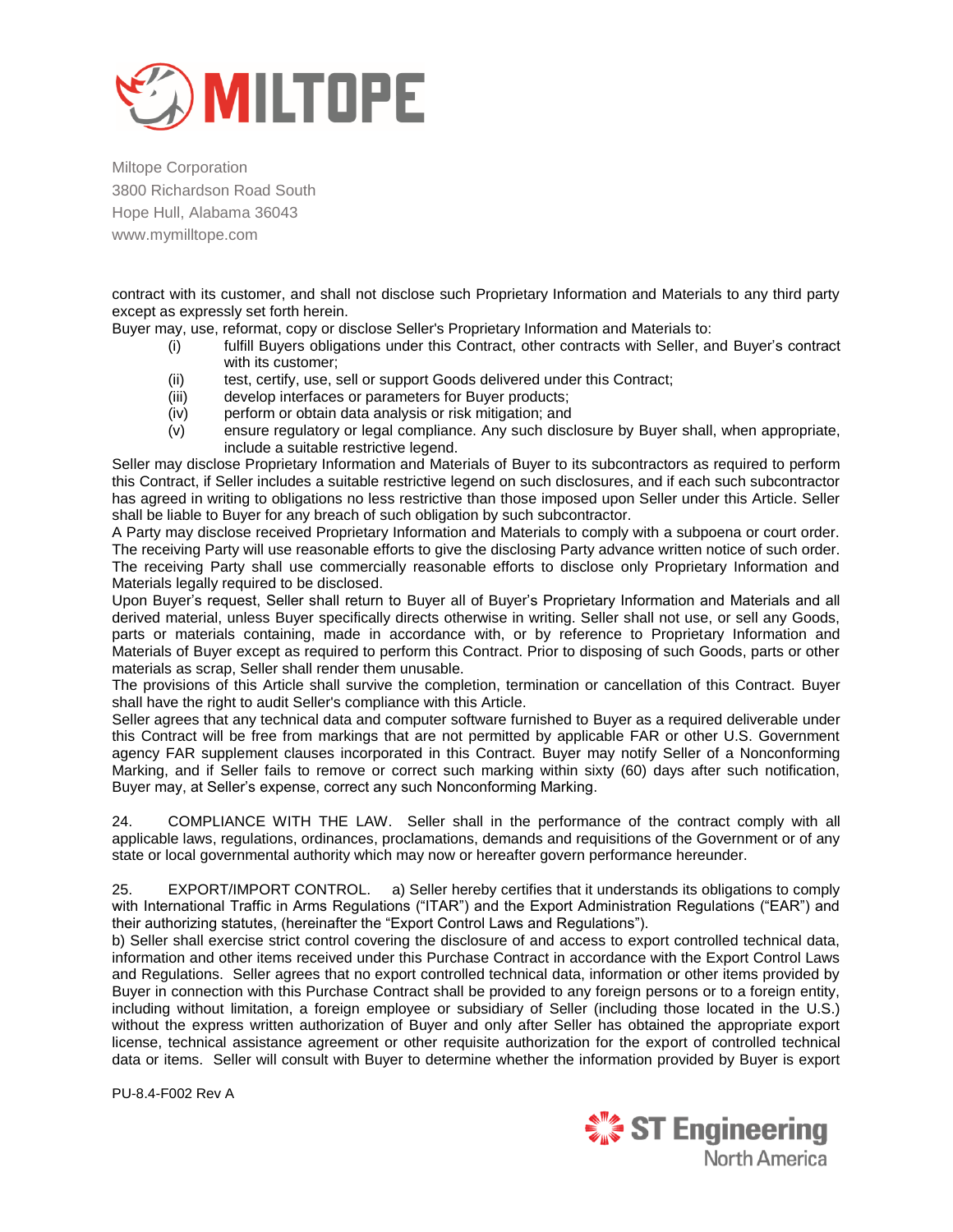

controlled prior to any release to a third party. Seller will indemnify buyer for all liabilities, penalties, losses, damages, costs or expenses that may be imposed on or incurred by Buyer in connection with any violations of such laws and regulations by Seller.

c) Seller will comply with the instructions or requirements of any attachment to this Purchase Order pertaining to import documentation necessary to comply with US Customs regulations.

d) Seller agrees, in addition to the above to place the following legend on all export controlled Technical Data obtained, used, generated, or delivered in performance of this Purchase order: "WARNING – Information Subject to Export Control Laws. This document, or software, if applicable, contains information subject to the International Traffic in Arms Regulation (ITAR) or Export Administration Regulation (EAR) 1979. This information may not be exported, released, or disclosed to foreign persons, whether within or outside the United States without first complying with the export license requirements of the ITAR and/or EAR." Include this notice with any reproduced portion of this document.

e) When requested by Buyer"s authorized representative or agent, Seller shall, promptly and without additional cost, furnish Buyer with any documentation, including import certificates or end-user statements from Seller or Seller's government, which is reasonably necessary to support Buyer's application for U.S. import or export authorizations.

f) Seller shall immediately notify Buyer if it is or becomes listed on any Excluded or Denied Party List of an agency of the U.S. Government or its export privileges are denied, suspended or revoked by the United States Government or government of Seller.

g) Seller agrees that no goods, technology, software or services supplied under this contract or purchase order are sourced from or originate with:

- 1) A country or government subject to U.S. economic sanctions administered by the UL.S. Department of Treasury or U.S. Department of State (hereinafter "Restricted Country");
- 2) A Specially Designated National Identified on the U.S. Department of Treasury"s Specially Designated Nationals List, or any other U.S. Government list restricting the acquisition of items from an entity or person located outside or inside the United States (hereinafter "Restricted National");
- 3) An entity or person that is owned or controlled by any Restricted Country or Restricted National; or
- 4) A Restricted Country or debarred party under the International Traffic in Arms Regulations or U.S. Department of Defense Federal Acquisition Regulations. The U.S. Government requirements and additional background, including lists of restricted or denied persons referenced in this clause are available at the following web links:
	- www.treasury.gove/ofac

www.pmddtc.state.gov

www.state.gov/t/isn/c15231.htm

https://www.bis.doc.gov/index.php/-policy-guidance/list-of-parties-ofconcern/denied-persons-list and www.sam.gov/portal/public/SAM/

26. PROPERTY AND INSURANCE. The following provisions shall only apply to the extent Seller"s personnel enter or perform work at premises owned or controlled by Buyer or Buyer's customer:

Seller shall defend, indemnify and hold harmless Buyer, and their employees and agents from and against all actions and damages of any kind or nature whatsoever for property damage, personal injury or death, and expenses, costs of litigation and counsel fees related thereto or incident. The foregoing indemnity shall apply only to the extent of the negligence or willful misconduct of the Seller Parties that occurs while on premises owned or controlled by Buyer. In no event shall Seller"s obligations hereunder be limited to the extent of any insurance available to or provided by Seller or any subcontractor thereof. Seller expressly waives any immunity

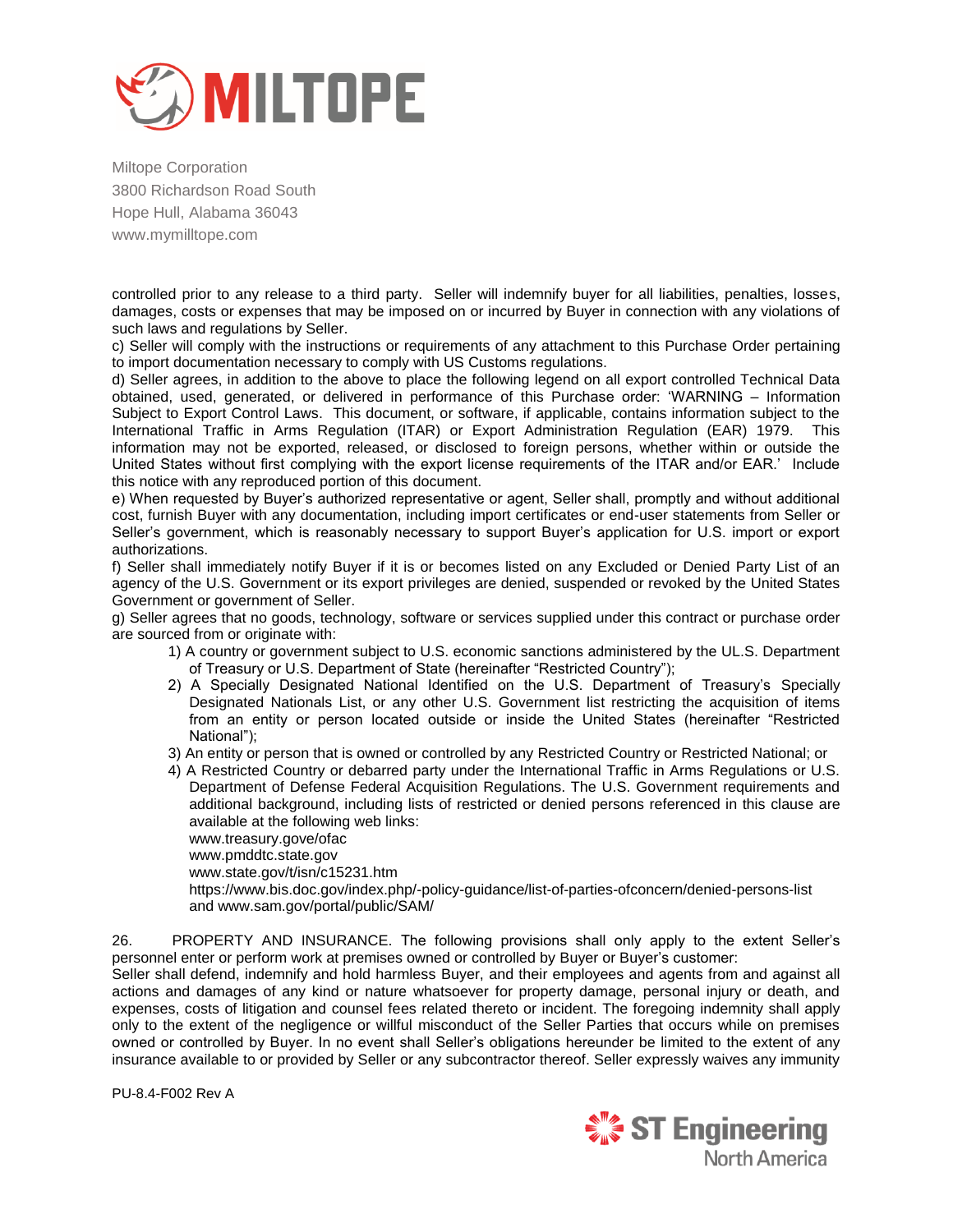

under industrial insurance, whether arising out of statute or other source, to the extent of the indemnity set forth in this paragraph.

Commercial General Liability. Seller shall carry and maintain, and ensure that all subcontractors thereof carry and maintain Commercial General Liability insurance, throughout the period of performance when work is performed and until final acceptance by Buyer.

Automobile Liability. If licensed vehicles shall be used in connection with the performance of the work, Seller shall carry and maintain, and ensure that any subcontractor thereof who uses a licensed vehicle in connection with the performance of the work carries and maintains Automobile Liability insurance, throughout the period when work is performed and until final acceptance by Buyer,

Workers" Compensation and Employers" Liability. Throughout the period when work is performed and until final acceptance by Buyer, Seller shall, and ensure that any subcontractor thereof shall, cover or maintain insurance in accordance with the applicable laws relating to Workers" Compensation with respect to all of their respective employees working on or about Buyer's premises. If Buyer is required by any applicable law to pay any Workers" Compensation premiums with respect to an employee of Seller or any subcontractor, Seller shall reimburse Buyer for such payment.

Failure of Seller or any subcontractor thereof to furnish certificates of insurance, or to procure and maintain the insurance required herein shall not constitute a waiver of Seller"s or subcontractor"s obligations hereunder.

Self-Assumption. Any self-insured retention, deductibles and exclusions in coverage in the policies required under this Article shall be assumed by, for the account of and at the sole risk of Seller or the subcontractor which provides the insurance.

Protection of Property. Seller assumes, and shall ensure that all subcontractors thereof and their respective employees assume, the risk of loss or destruction of or damage to any property of such parties, whether owned, hired, rented, borrowed or otherwise, brought to a facility owned or controlled by Buyer or Buyer"s customer. Seller waives, and shall ensure that any subcontractor thereof and their respective employees waive, all rights of recovery against Buyer, its subsidiaries and their respective directors, officers, employees and agents for any such loss, destruction or damage. At all times, Seller shall, and ensure that any subcontractor thereof shall, use suitable precautions to prevent damage to Buyer's property. If any such property is damaged by the fault or negligence of Seller or any subcontractor thereof, Seller shall, at no cost to Buyer, promptly and equitably reimburse Buyer for such damage or repair or otherwise make good such property to Buyer"s satisfaction. If Seller fails to do so, Buyer may do so and recover from Seller the cost thereof.

27. GRATUITIES. Seller warrants that neither it nor any of its employees, agents or representatives has offered or given any gratuities to any of Buyer"s employees, agents, or representatives. If it is found that Seller or any of its employees, agents or representatives has offered or given any gratuities to Buyer"s employees, agents or representatives with, in Buyer's opinion, a view toward securing purchase orders or contracts from Buyer, or securing favorable treatment with respect thereto, Buyer may, by written notice to Seller, cancel this purchase order under Article 19 or 20 hereof.

28. NOTICE OF LABOR DISPUTES. Whenever an actual or potential labor dispute is delaying or threatens to delay the timely performance of this order. Seller will immediately give notice thereof, including all relevant information with respect thereto, to Buyer.

29. SMALL BUSINESS PLAN. Seller agrees to actively seek out opportunities for small businesses, as applicable. Upon request, Seller shall provide to Buyer a copy of Seller"s subcontracting plan compliant to FAR 52.219-9 or DFARS 252.219-7004.

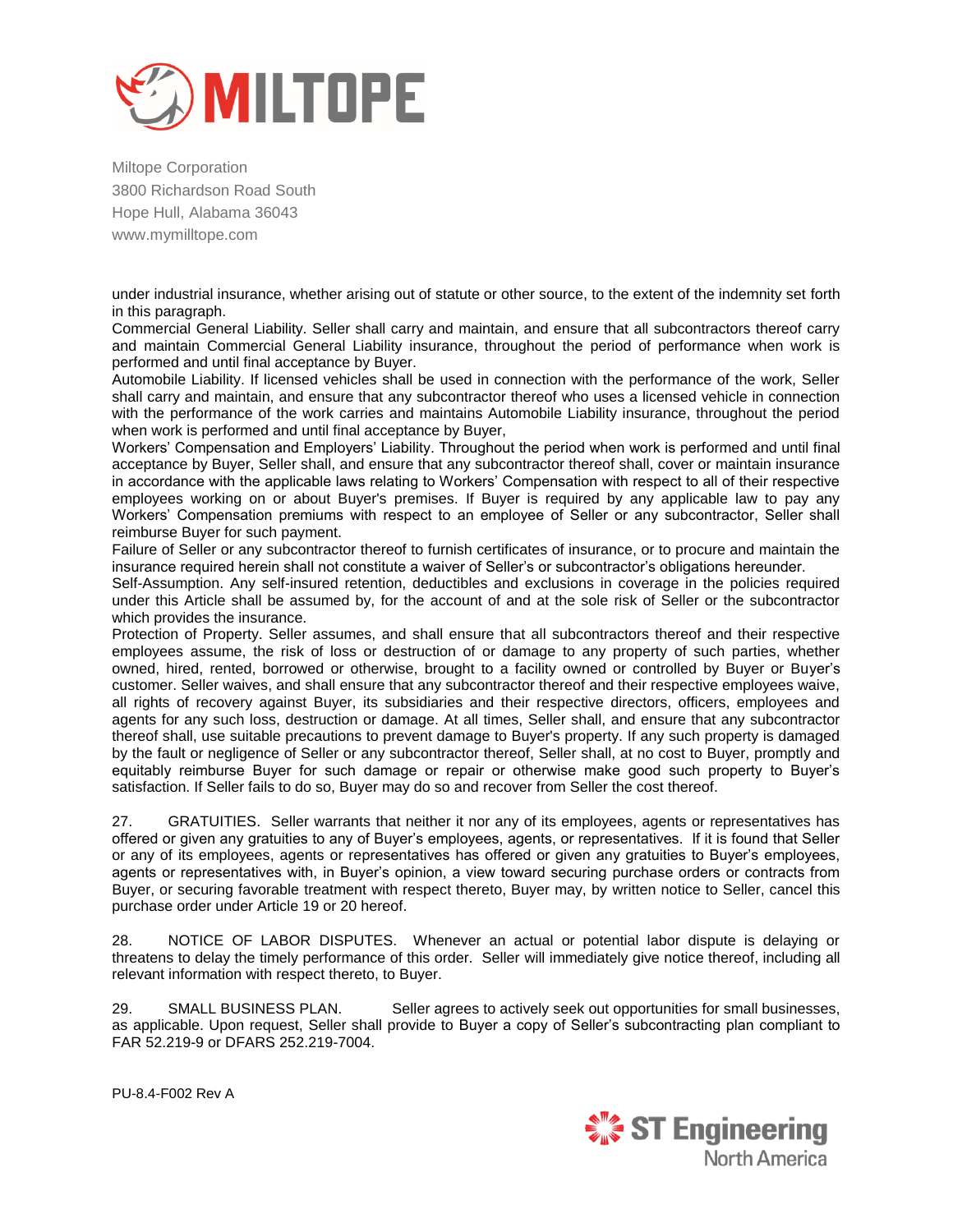

30. ADVERTISING. Seller shall not, without first obtaining the written consent of Buyer, in any manner advertise or publish the fact that Seller has contracted to furnish Buyer the Articles.

31. FAIR LABOR STANDARDS ACT. Seller warrants that the Articles will be produced in compliance with the Fair Labor Standards Act of 1938, as amended.

32. INDEMNITY. Seller agrees to indemnity and hold Buyer harmless from any and all claims and liability, including expenses, for injuries or death to persons or damage to or destruction of property caused by or resulting from the acts or commissions of Seller, its agents, suppliers or employees in the performance of this order.

33. RECORDS. Buyer shall, until the expiration of three (3) years after final payment under this purchase order, have access to and the right to examine any directly pertinent books, documents, paper and records of Seller involving transactions related to this purchase order without additional charge. These documents shall date back to the time this Contract was issued and include catalogs, price lists, invoices, and inventory records.

34. WAIVERS. The failure of Buyer to insist, in any one or more instances, upon the performance of any of the terms, covenants or conditions of this contract, or to exercise any right hereunder, shall not be construed as a waiver or relinquishment of the future performance of any such term, covenant or condition or the future exercise of such right, but the obligation of Seller with respect to such future performance shall continue in full force and effect.

35. MODIFICATION. The terms and conditions of the purchase and sale contract arising herefrom constitutes the entire agreement between Buyer and Seller and supersede all previous communications, representations or agreements between the parties. The contract may be modified only in writing making specific reference thereto and signed by Buyer"s Purchasing Manager or other authorized representative.

36. CONSTRUCTION. The contract shall be deemed to have been entered into and shall be construed and interpreted in accordance with the laws of the State of Alabama.

37. NONDISCRIMINATION IN EMPLOYMENT. In accordance with Executive Order 11246 amended, the Seller agrees not to discriminate against any employee or applicant for employment because of race, creed, color or national origin. All other applicable provisions of the Rules and Regulations of the President"s Committee on Equal Employment Opportunity are herein incorporated by reference.

38. NONSEGREGATED FACILITIES. Acknowledgment of this order certifies compliance of nonsegregated facilities as stated by 32 Federal Regulation 7439 dated 5/19/67.

39. AUTHORIZATION: ONLY Miltope Corporations" Authorized Purchasing Representative shall have the authority to direct or authorize changes or modifications to this Purchase Order. Miltope Corporations" Program Management and Engineering personnel DO NOT have the authority to modify this purchase order or otherwise to direct or authorize any changes. Supplier shall not implement any changes or modifications to this purchase order without first receiving written authorization from Miltope Corporations" Authorized Purchasing Representative. Otherwise, supplier shall, without limitation, be liable for all costs, expenses, and/or claims associated with the unauthorized effort.